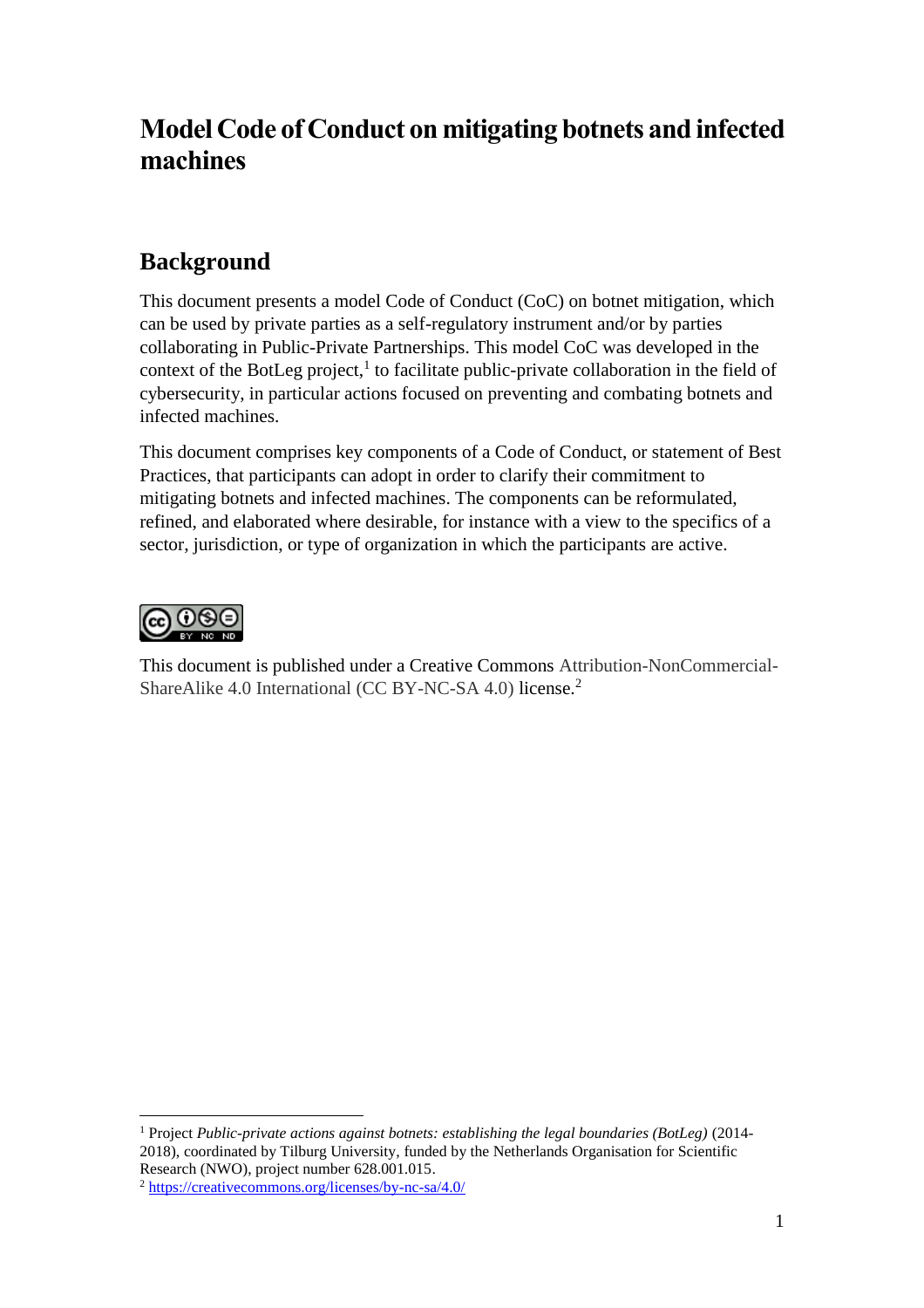# **Table of Contents**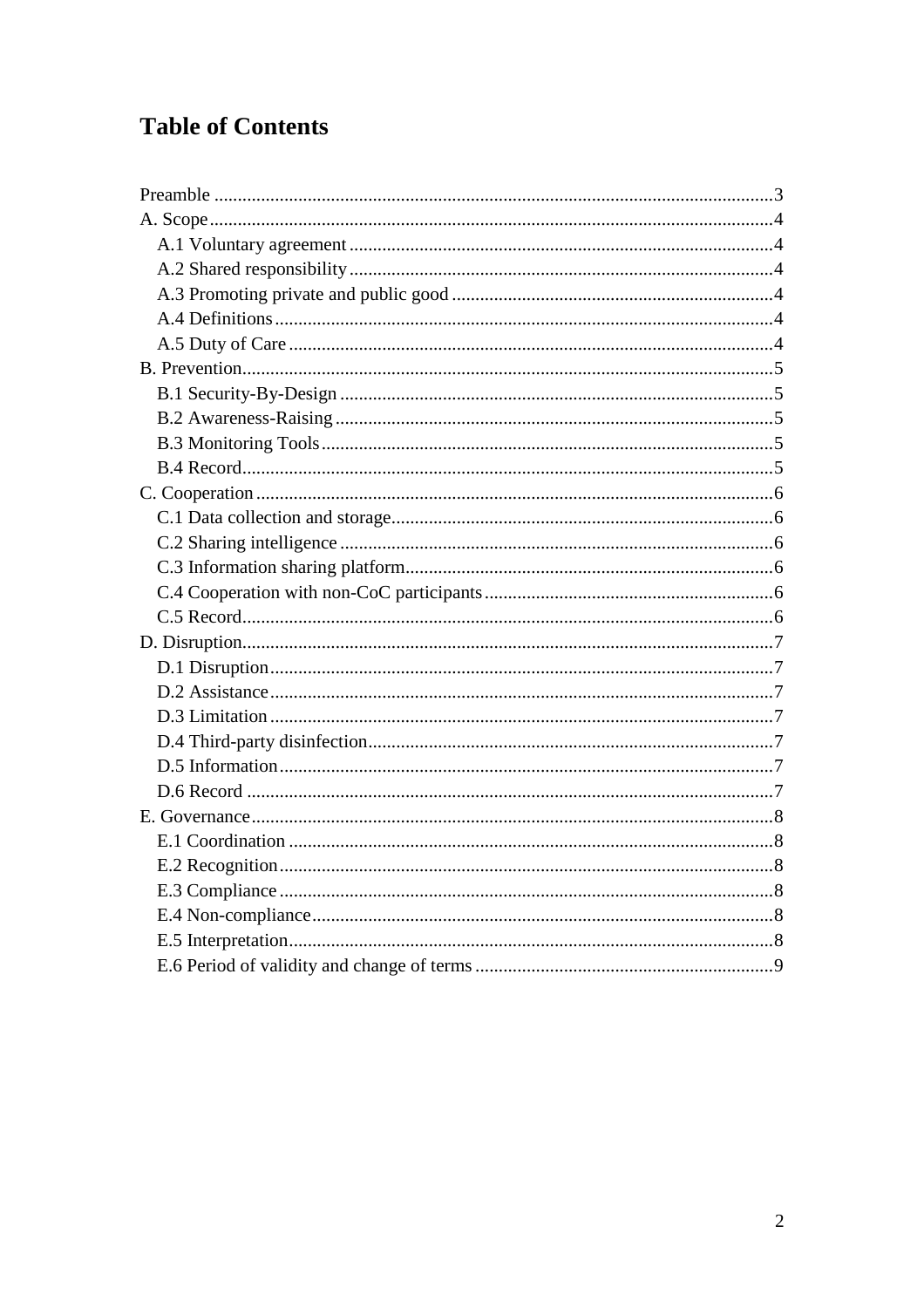# <span id="page-2-0"></span>**Preamble**

Given that botnets constitute networks of infected devices compromised by advanced software and that such botnets can be used to launch powerful cyberattacks,

Given that botnets are managed by bot-masters (a.k.a. bot-herders), who influence the common communication channels between the devices and are thus capable of manipulating the operations of such devices,

Seeing that the power acquired by bot-masters is reflected in the size and resilience of the botnet, which can be used to perform further criminal acts,

Seeing that botnets are very lucrative, generating income via a multitude of cybercrimes, such as data copying, spam, search engine poisoning, extortion demands through DDoS attacks and ransomware, and click fraud,

Recognizing that botnets are complex, resilient infections that often remain under the radar of security tools such as firewalls and anti-viruses,

Recognizing that with no clear sign that a device is contaminated, users are generally unaware that their devices are infected,

Recognizing that recent industry reports revealed botnet infections affect 500 million computers every year, at a rate of 18 victims per second,

Agreeing that botnets are among the most serious threats to information security,

Agreeing that a coordinated approach to botnet mitigation and control are called for,

Agreeing that cooperation and information sharing are key assets,

The participants to this Code of Conduct agree on the following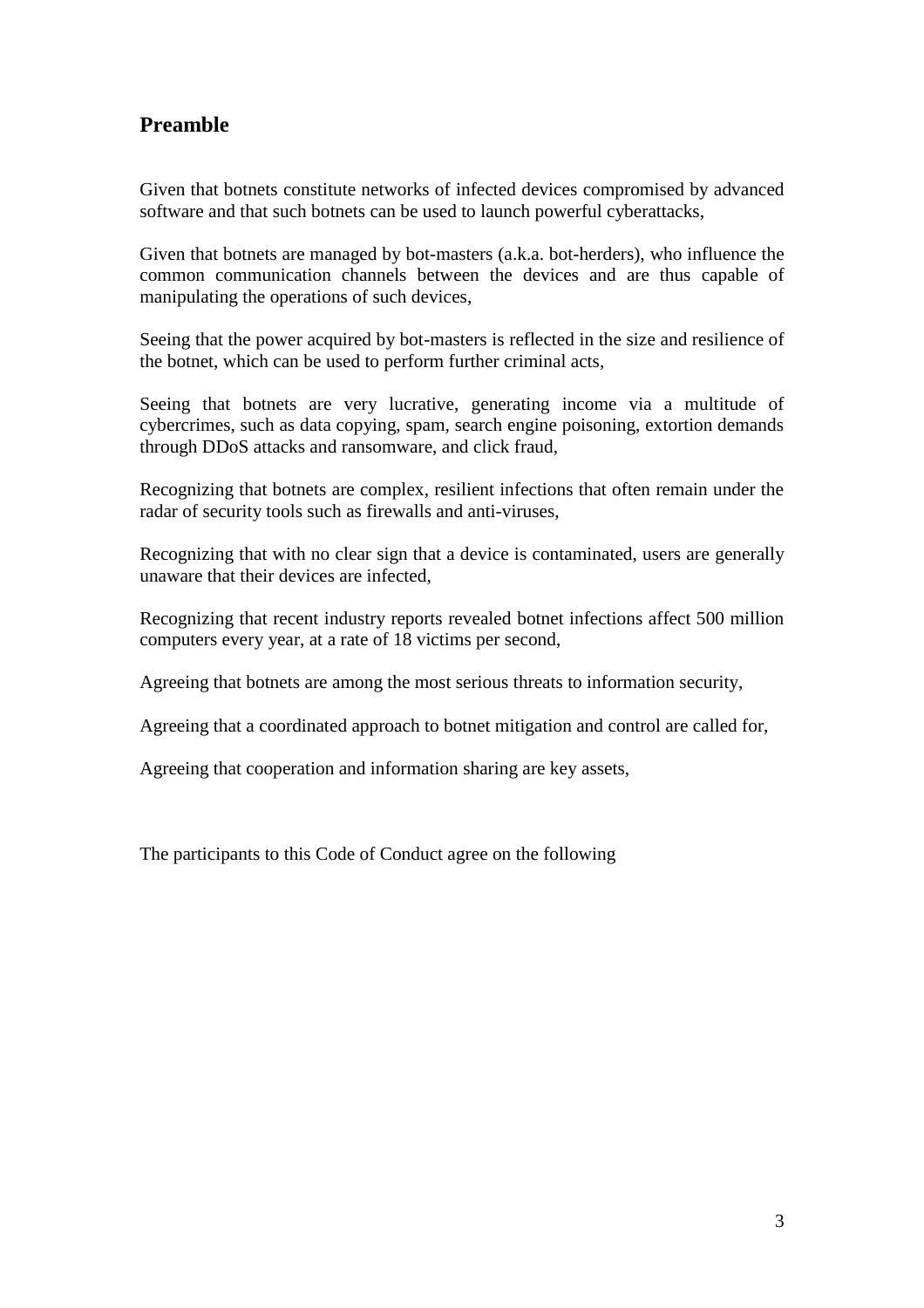# <span id="page-3-0"></span>**A. Scope**

### <span id="page-3-1"></span>A.1 Voluntary agreement

The Code of Conduct ('CoC') is a voluntary agreement set by Internet Industry representatives in [*jurisdiction/sector*] and shall serve as a guide to its participants.

## <span id="page-3-2"></span>A.2 Shared responsibility

Participants hereby recognize that cybersecurity is a shared responsibility and that each Internet Industry actor should do what they can to contribute to increased security.

### <span id="page-3-3"></span>A.3 Promoting private and public good

Participants hereby recognize that they have a role to play in countering botnets affecting their services and clients and may contribute to the collective good by protecting the Internet from cyber threats.

### <span id="page-3-4"></span>A.4 Definitions

Botnet: for the purposes of this Code of Conduct, a botnet is understood as a connected network of machines infected by malware that enables some form of remote control over the infected machines.

Prevention: for the purposes of this Code of Conduct, prevention shall mean the collection of technical, legal, and policy-oriented measures deployed with the purpose of preventing the creation, expansion, and use of a botnet.

Information sharing: for the purposes of this Code of Conduct, information sharing will mean the swift exchange of data related to botnets within a trusted, centralized or hybrid environment, where architecture mechanisms enable fast intelligent data analysis, data input, output, and usage controls, compliance with the law, and minimization of liability concerns.

Disruption: for the purposes of this Code of Conduct, disruption will mean the set of technical and legal measures undertaken with the purpose of disturbing, interrupting, stopping, or terminating the creation, expansion, or use of a botnet.

Disinfection: for the purposes of this Code of Conduct, disinfection will mean every tool or technology deployed or made available for cleaning a system from an infection by means of removing the bot malware or patching a vulnerability exploited by the botnet.

#### <span id="page-3-5"></span>A.5 Duty of Care

The parties to this Code of Conduct will use their resources, capacities and means to prevent and mitigate harms resulting from botnets when such efforts can reasonably be expected of them, in view of their role, capacity, and the costs involved.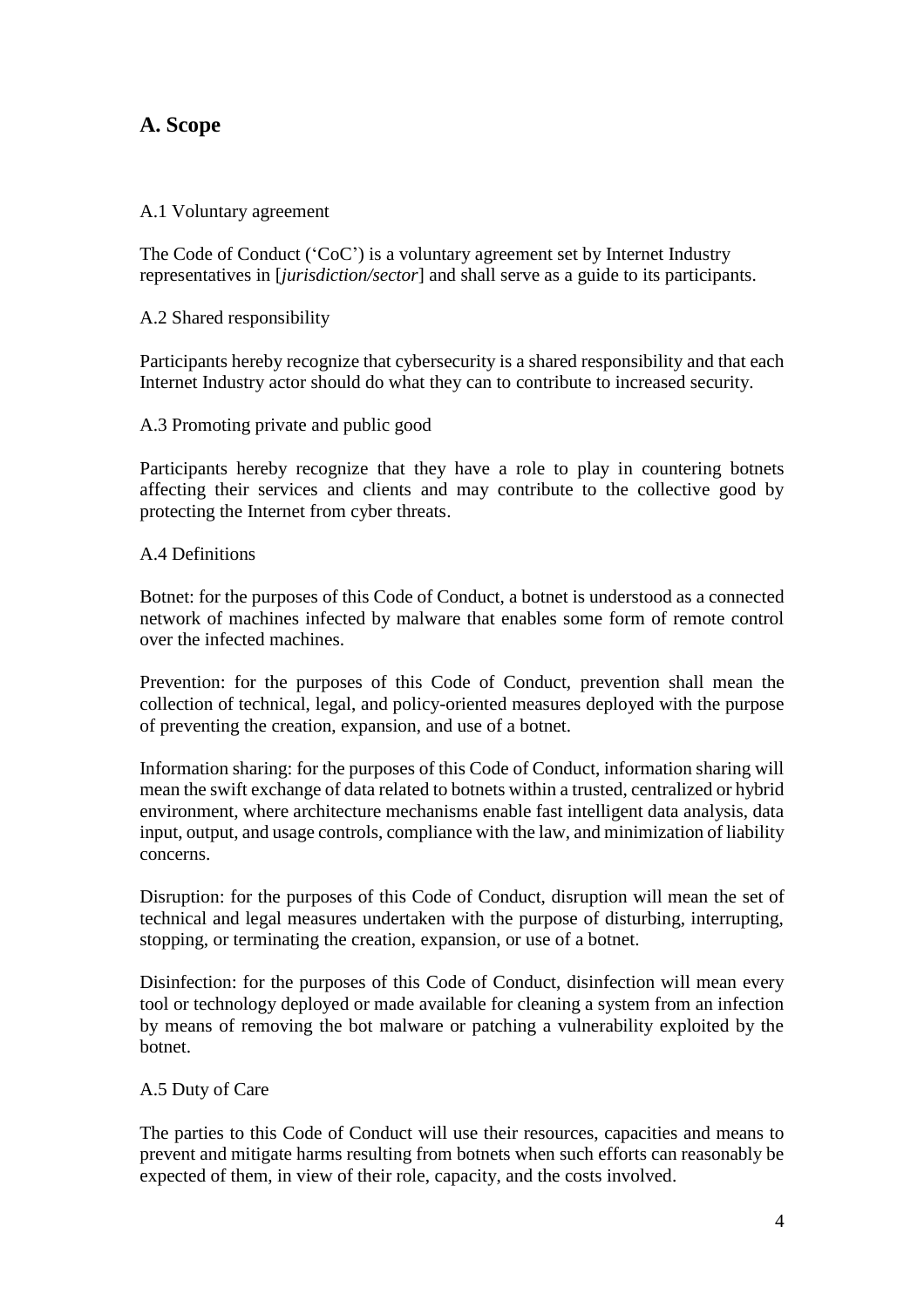# <span id="page-4-0"></span>**B. Prevention**

# <span id="page-4-1"></span>B.1 Security-By-Design

Participants shall encourage a security-by-design model within their organizations from the early stages of any project and throughout their lifecycle. Participants commit to promoting a culture of security and privacy by default, and to stimulating security from conception to manufacturing.

### <span id="page-4-2"></span>B.2 Awareness-Raising

Participants commit to carrying out periodic awareness-raising campaigns inside and outside their organization and customer base. These campaigns are dedicated to fostering and promoting a culture of cyber hygiene, raising awareness about botnets.

### <span id="page-4-3"></span>B.3 Monitoring Tools

Participants commit to put in place, within legal limits, monitoring tools that detect, identify, and report behavior associated with botnets. This can be achieved through active and passive detection.

- *Active detection* of botnets shall comprise every tool or system put in place with the goal of gathering information about a botnet by interfering with its functioning.
- *Passive detection* of botnets shall comprise every tool or system put in place with the goal of gathering information about a botnet without interfering with its functioning.

# <span id="page-4-4"></span>B.4 Record

Participants will record all preventive measures taken and share this information with other participants of this CoC at the end of every year.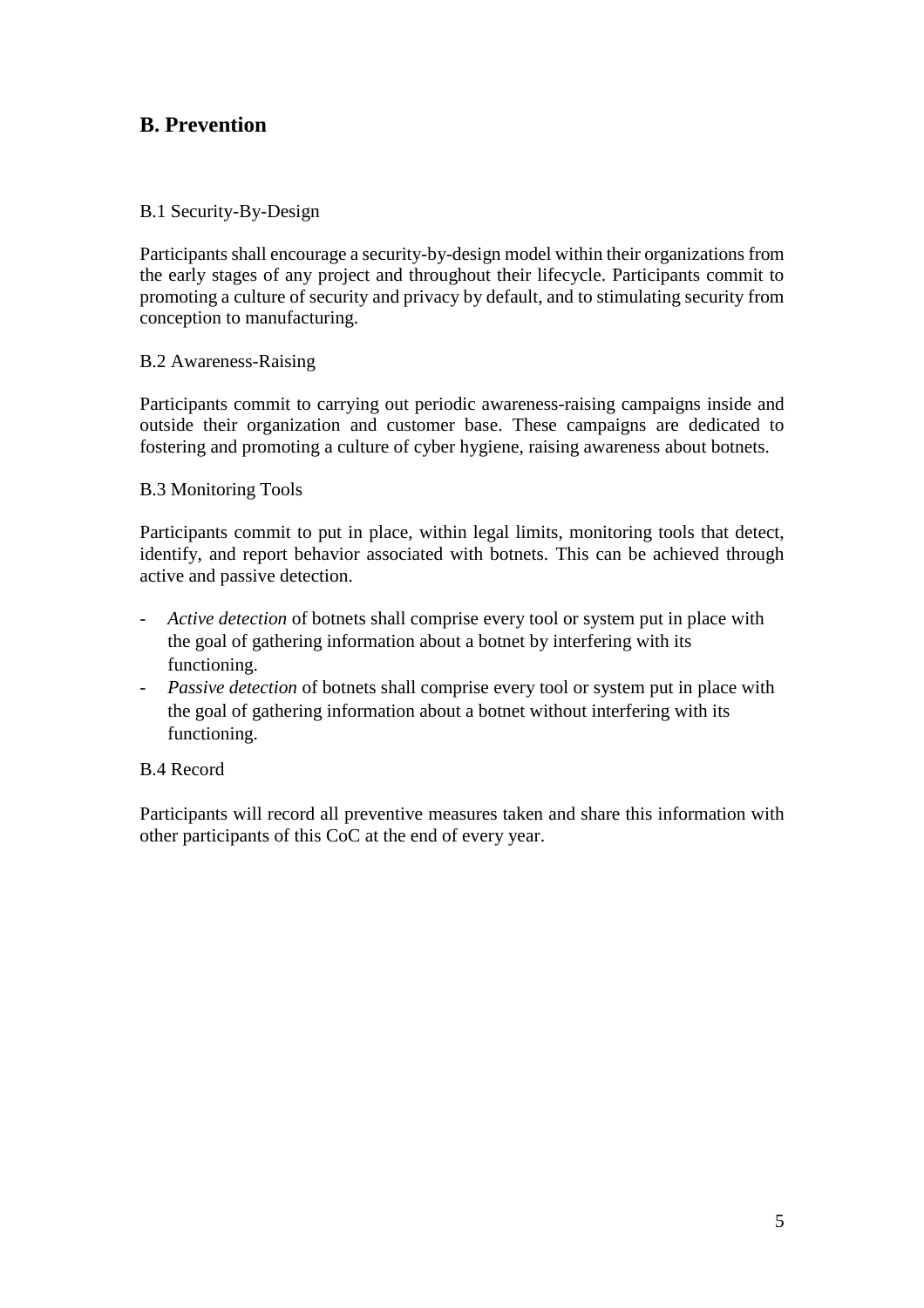# <span id="page-5-0"></span>**C. Cooperation**

## <span id="page-5-1"></span>C.1 Data collection and storage

Participants will collect and store intelligence on botnets infections and threats on their networks and on the networks of others, where appropriate and in accordance with the law.

## <span id="page-5-2"></span>C.2 Sharing intelligence

Participants shall share intelligence with other participants upon receiving information about concrete, imminent, or potential threats and about general developments concerning botnets and botnet attacks.

### <span id="page-5-3"></span>C.3 Information sharing platform

Participants shall contribute to an information sharing platform that facilitates easy, swift and secure data exchange between participants.

## <span id="page-5-4"></span>C.4 Cooperation with non-CoC participants

The participants will:

- actively participate in relevant other private-private and public-private partnerships,
- collaborate with law enforcement by reporting evidence of botnets to the authorities in a timely manner and by actively contributing to criminal investigations and criminal procedures led by national and foreign authorities in accordance with the law,
- contribute to relevant international consortiums and initiatives in the field of botnet mitigation.

#### <span id="page-5-5"></span>C.5 Record

Participants will record all information sharing activities and share this information with participants at the end of every year.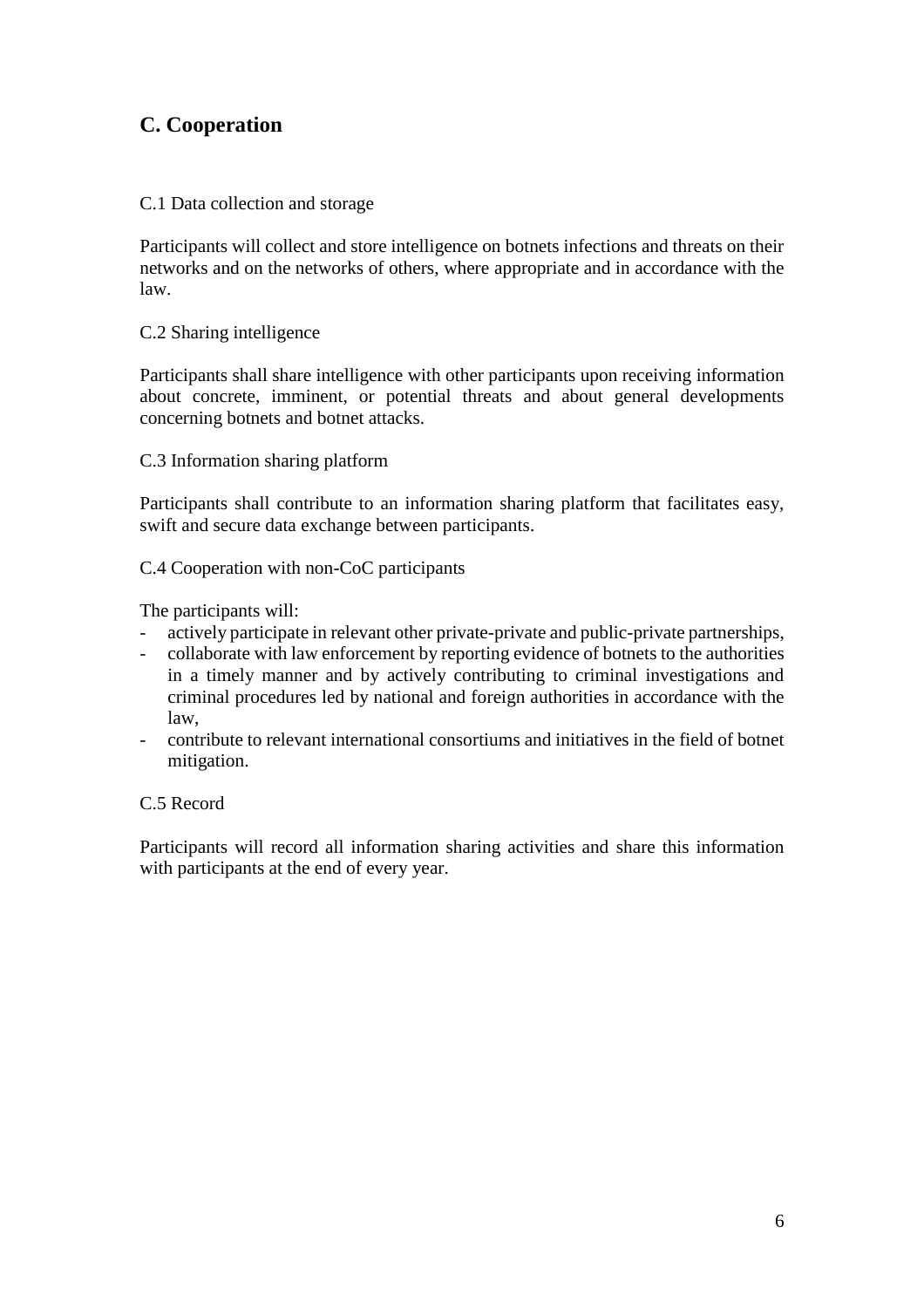# <span id="page-6-0"></span>**D. Disruption**

## <span id="page-6-1"></span>D.1 Disruption

Upon receiving intelligence about botnet infections, either through own efforts or through information received, the participants commit to taking immediate steps to disrupt the botnet within their capacities and in accordance with the law.

#### <span id="page-6-2"></span>D.2 Assistance

Where a participant needs the assistance of another participant to disrupt the botnet, that other participant shall provide it where reasonable.

#### <span id="page-6-3"></span>D.3 Limitation

The use of countermeasures against botnets shall be limited to the protection and defense of the legitimate interests of the actor undertaking the measures. If the takedown effort affects third-party networks and infrastructure, the countermeasures should have a minimal impact on their fundamental rights or those of others.

#### <span id="page-6-4"></span>D.4 Third-party disinfection

Where the botnet affects third-party networks and infrastructure, the participants commit to take appropriate measures to mitigate such attacks from affecting their networks, as well as to make disinfection tools available to their own clients and customers through their communication channels (e.g. website, email, SMS), thereby alerting stakeholders about the need to disinfect compromised machines.

#### <span id="page-6-5"></span>D.5 Information

Where disruptive measures are taken and these measures will affect third-party networks and infrastructure, the participants will consult with these parties before taking such measures, where reasonably possible. Only in a case of exigent circumstances will a third party be informed after the countermeasures have been taken.

#### <span id="page-6-6"></span>D.6 Record

Participants will record all disruptive measures and share this information with other participants at the end of every year.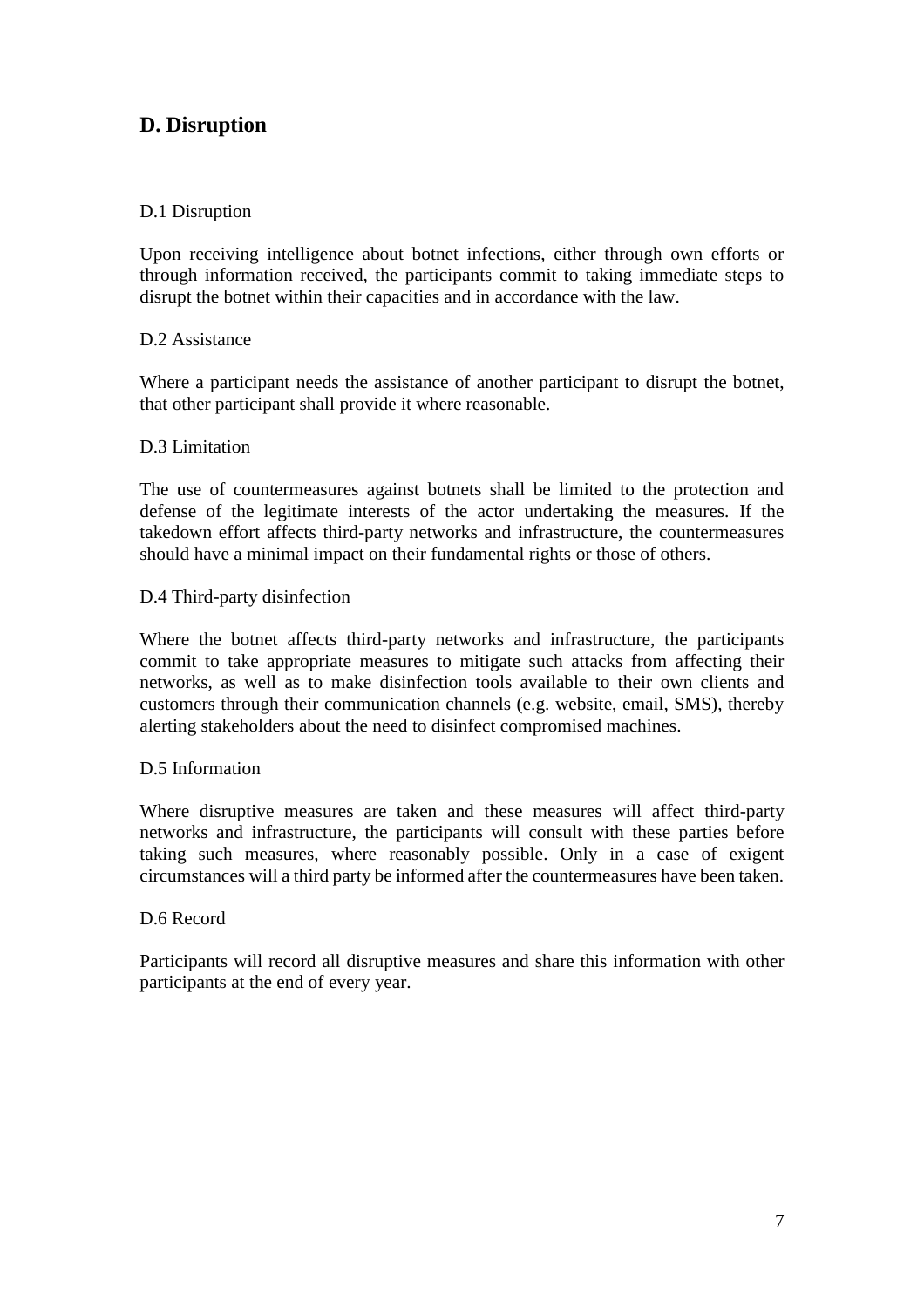# <span id="page-7-0"></span>**E. Governance**

# <span id="page-7-1"></span>E.1 Coordination

The full group of participants will designate one or more participants as coordinator of the CoC. The coordinator of the CoC shall be chosen by a majority vote. The coordinator shall facilitate the exchange of information between participants and shall oversee the sharing of the yearly reports mentioned under the Record provisions of each pillar. The coordinator can be tasked, upon mutual agreement, with other responsibilities that may facilitate compliance with the CoC.

# <span id="page-7-2"></span>E.2 Recognition

Participants can agree on a label, seal of approval, or other token of recognition that expresses participation in the CoC.

# <span id="page-7-3"></span>E.3 Compliance

Participants commit to living up to the activities agreed upon in this CoC. If a participant cannot (any longer) live up to the activities, they can withdraw from the CoC at any moment, provided that they have notified all participants and the coordinator in advance within a reasonable period.

# <span id="page-7-4"></span>E.4 Non-compliance

In case a participants fails to comply with their commitments under this CoC, the other participants can agree to exclude the non-complying participants from the agreement. Such exclusion can only take place with [*consensus / two-thirds majority*] of the other participants and following an advance warning that includes a reasonable period allowing the non-complying participant to demonstrate (future) compliance. Exclusion shall not take place for issues of non-compliance that are minor in the context of the overall CoC.

Upon exclusion of a participant, the coordinator shall take steps to facilitate that the excluded participant no longer uses the token of recognition agreed upon under E.2.

# <span id="page-7-5"></span>E.5 Interpretation

The terms of this CoC shall be interpreted in accordance with the mutual understanding of the participants. In case of disagreement over the interpretation of the terms, the participants shall discuss with the aim of arriving at a mutual understanding. If disagreement persists, the coordinator may – having heard all arguments – propose an interpretation that shall be binding if [*a two-thirds majority*] agree with this interpretation. If disagreement still persists, participants may decide to reformulate the contested provision in a manner that does express the mutual understanding of the participants.